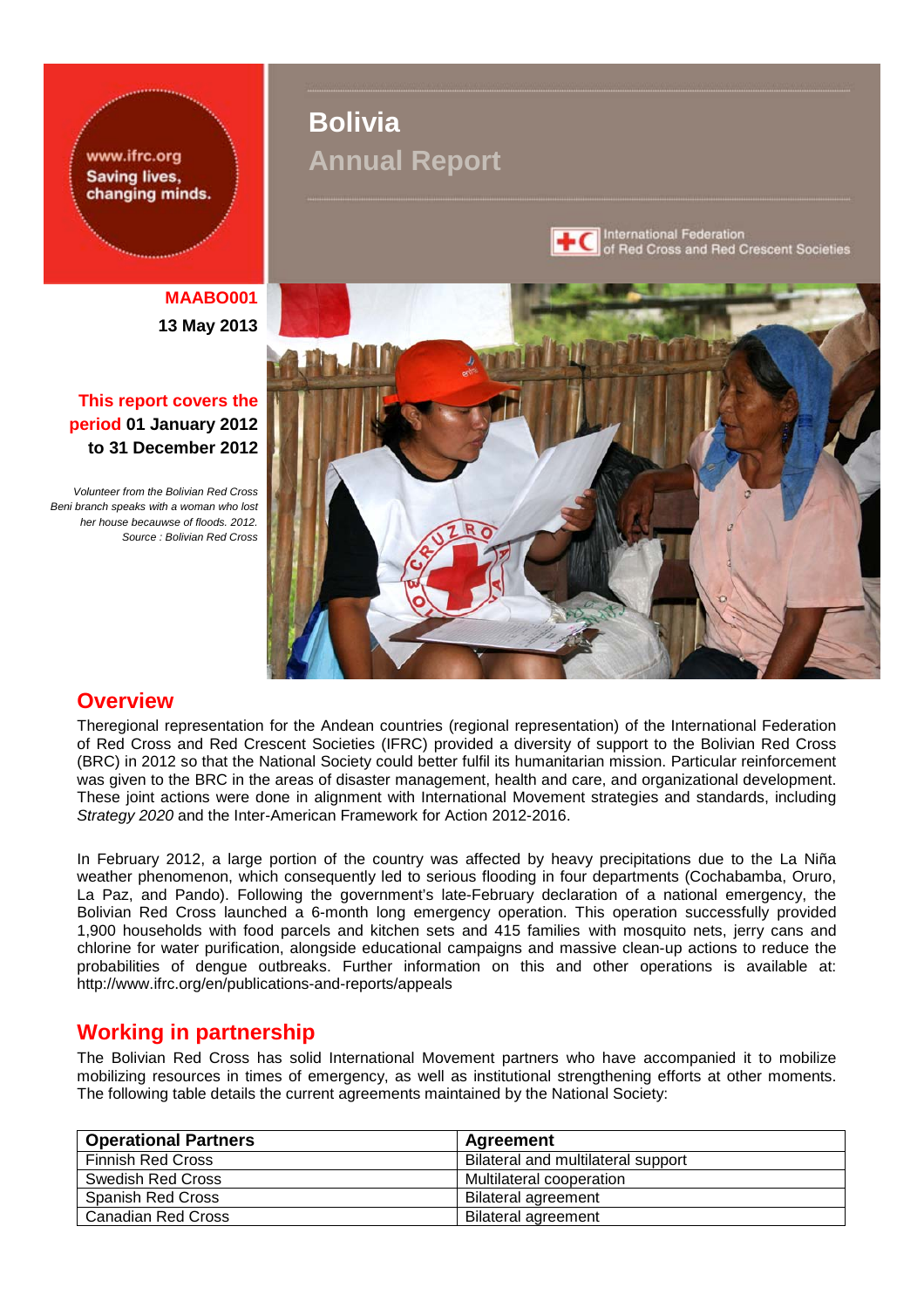| Swiss                                                 | ' agreement              |
|-------------------------------------------------------|--------------------------|
| Red Cross                                             | <b>Bliateral</b>         |
| (ICRC)<br>Committee of the Red Cross<br>International | Cooperation<br>Aareement |

In addition to these International Movement partners, in 2012 the Bolivian Red Cross received funds from the Finnish government, through the Finnish Red Cross and from the United Kingdom Department for International Development (DFID). Additionally, the BRC works operationally with the Pan American Health Organization (PAHO) and the International Organization for Migration (IOM) on shelter issues.

Furthermore, the Bolivian Red Cross maintained operational relationships with State bodies focused on humanitarian issues, particularly in disaster management.

# **Progress towards outcomes**

### **Business Line I: Humanitarian Standards**

# *Outcomes*:

**Outcome 1.1:** *The Red Cross is better positioned to lead and demonstrate the Federation-wide contribution to reducing vulnerability, the exposure to risks and the ability of most vulnerable people to deal with their daily challenges; and capture learning and knowledge management to improve the quality of Red Cross work.*

*Output 1.1.3.* **Urban risk reduction, climate change adaptation, migration, violence prevention, and non-communicable diseases are better understood and promoted within the National Society**.

| <b>Indicators</b>                                                                                                                                                               | BL | <b>Annual Target</b> | Implementation to date                                                                                                          |
|---------------------------------------------------------------------------------------------------------------------------------------------------------------------------------|----|----------------------|---------------------------------------------------------------------------------------------------------------------------------|
| By the end of 2012, the BRC has analyzed the<br>key humanitarian trends in the new Strategic Plan<br>of the BRC as identified in the country and defined<br>with the Zone plan. |    | 1 plan               | 75%<br>Some of the key<br>humanitarian trends have<br>been addressed and are<br>included in the draft of the<br>strategic plan. |

#### **Comments on progress towards outcomes**

Prior to the creation of the draft of the BRC strategic plan, the regional representation provided technical guidance for a strategic diagnostic and strategic planning , as well as on mother-child health, road safety and first aid. By the last half of 2012, the BRC started to circulate the first draft of the national strategic plan. The plan defines as key humanitarian trends;: climate change, non communicable diseases, urban risk and violence. The regional representation has provided regular feedback, stressing the need to ensure integrated programming approaches and to incorporate other trends.

While the annual target of creating a new strategic plan has been reached (75%), with approval pending for the first quarter of 2013, other programmed activities to support the BRC's participation in regional platforms, meetings and events on humanitarian trends did not occur due to the lack of funds. DRM activities were not carried out due to the lack of allocated funds. By the end of this reporting period, this output has only been reached to 48%, which represents 75% for the progress towards a strategic plan that incorporates humanitarian trends and 20% for the BRC's insertion into global online platforms and events.

Faced with this situation, the regional representation has extended its technical support for these areas into 2013.

*Output 1.2.2.* **All National Societies in the Americas provide a minimum set of information: audited annual reports and strategic plans.**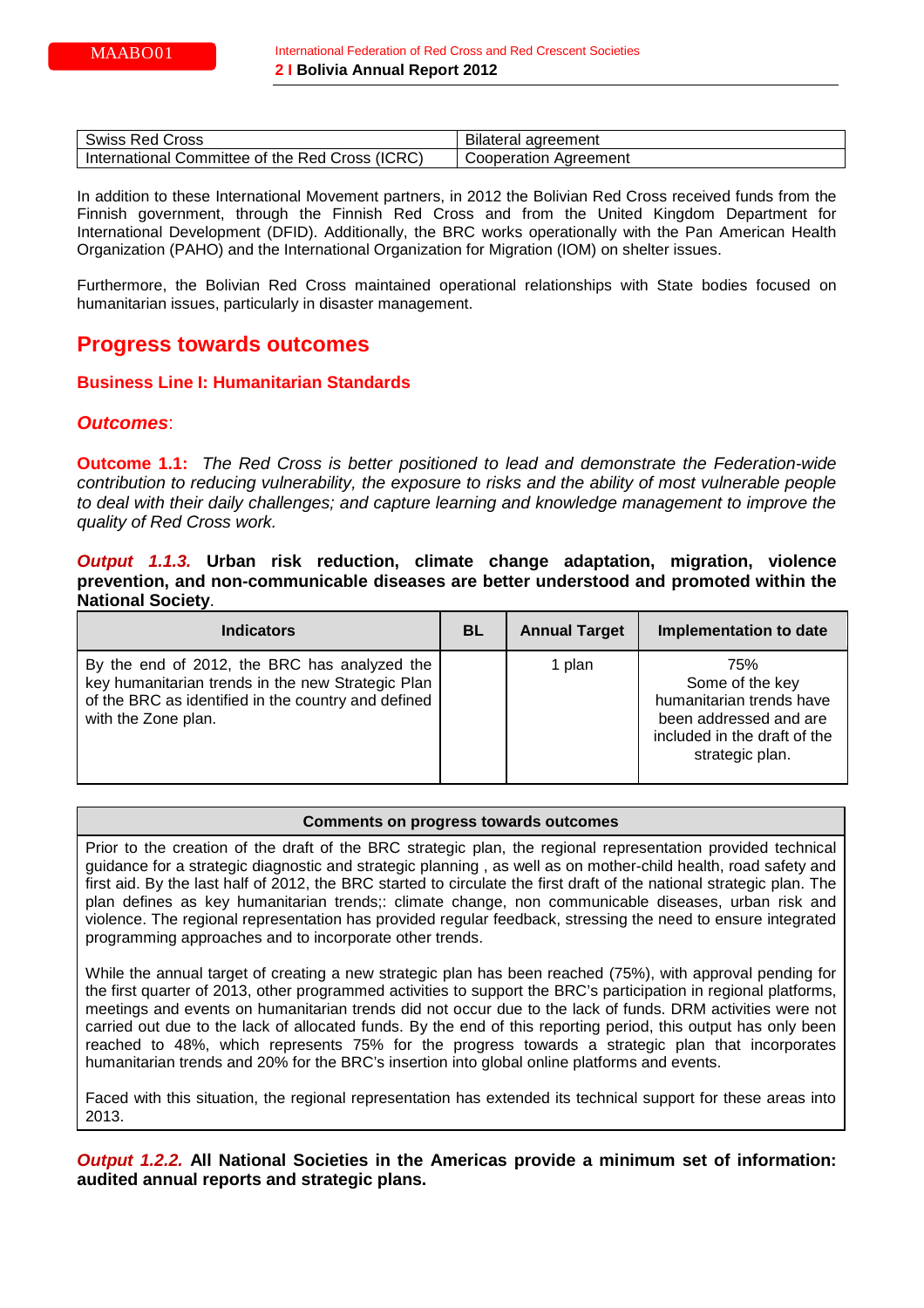| <b>Measurement</b>                                                                    |           |                                |                                                                                                                             |
|---------------------------------------------------------------------------------------|-----------|--------------------------------|-----------------------------------------------------------------------------------------------------------------------------|
| <b>Indicators</b>                                                                     | <b>BL</b> | <b>Annual</b><br><b>Target</b> | Implementation<br>to date                                                                                                   |
| By the end of January 2013, the BRC headquarters has created<br>its operational plan. |           | 1 plan                         | 50%<br>The decision<br>was made to<br>create its<br>operating plan<br>2013-2014<br>during the first<br>semester of<br>2013. |

During 2012, the BRC worked towards improving planning, monitoring, evaluation and accountability mechanisms. Two workshops (PPP and operational planning) were held. The Secretariat visited the Colombian Red Cross Society (CRCS) to discuss the possibility of sharing the CRCS project management system with the BRC. At the end of the year, the CRCS proposal remained pending.

This output reached 50% implementation since only 4 of the programmed 8 tasks were completed: 2 monitoring missions by the country support programme (CSP) coordinator and 2 workshop reports. While not the sole reason, the change of the CSP coordinator in the first half of the year delayed some of the planned activities.

During the first semester of 2013, the BRC will develop its two-year operational plans within the framework of its new strategic plan. The regional representation will continue to provide support for this process.

# **Business Line II: Disaster and Crisis Management**

**Outcome 2.1:** *Red Cross National Societies, through their network of branches, have enabled communities to better understand trends (urban risk, climate change, migration and violence) that increase the impact of disasters and crisis in their lives, and to develop appropriate integrated responses.*

# *Output 2.1.1.* **Key humanitarian trends are integrated into the National Societies' disaster crisis plans and programmes.**

| <b>Indicators</b>                                                                                                        | <b>BL</b> | <b>Annual</b><br><b>Target</b> | Implementation<br>to date                      |
|--------------------------------------------------------------------------------------------------------------------------|-----------|--------------------------------|------------------------------------------------|
| By the end of 2012, the BRC has a National Plan for<br>Preparedness and Response developed in a participatory<br>manner. |           | 1 plan                         | $0\%$<br>No activities<br>were<br>implemented. |

| Comments on progress towards outcomes                                                                                                                                                    |
|------------------------------------------------------------------------------------------------------------------------------------------------------------------------------------------|
| The lack of funds for this output did not allow the BRC to make progress towards ensuring that key<br>humanitarian trends were integrated into its disaster crisis plans and programmes. |

### *Output 2.1.2.* **Urban risk approaches are adopted in disaster and crisis management***.*

| <b>Indicators</b>                                             | <b>BL</b> | Annual<br><b>Target</b> | Implementation<br>to date |
|---------------------------------------------------------------|-----------|-------------------------|---------------------------|
| By the end of 2012, the BRC has at least one contingency plan |           | plan                    | 50%                       |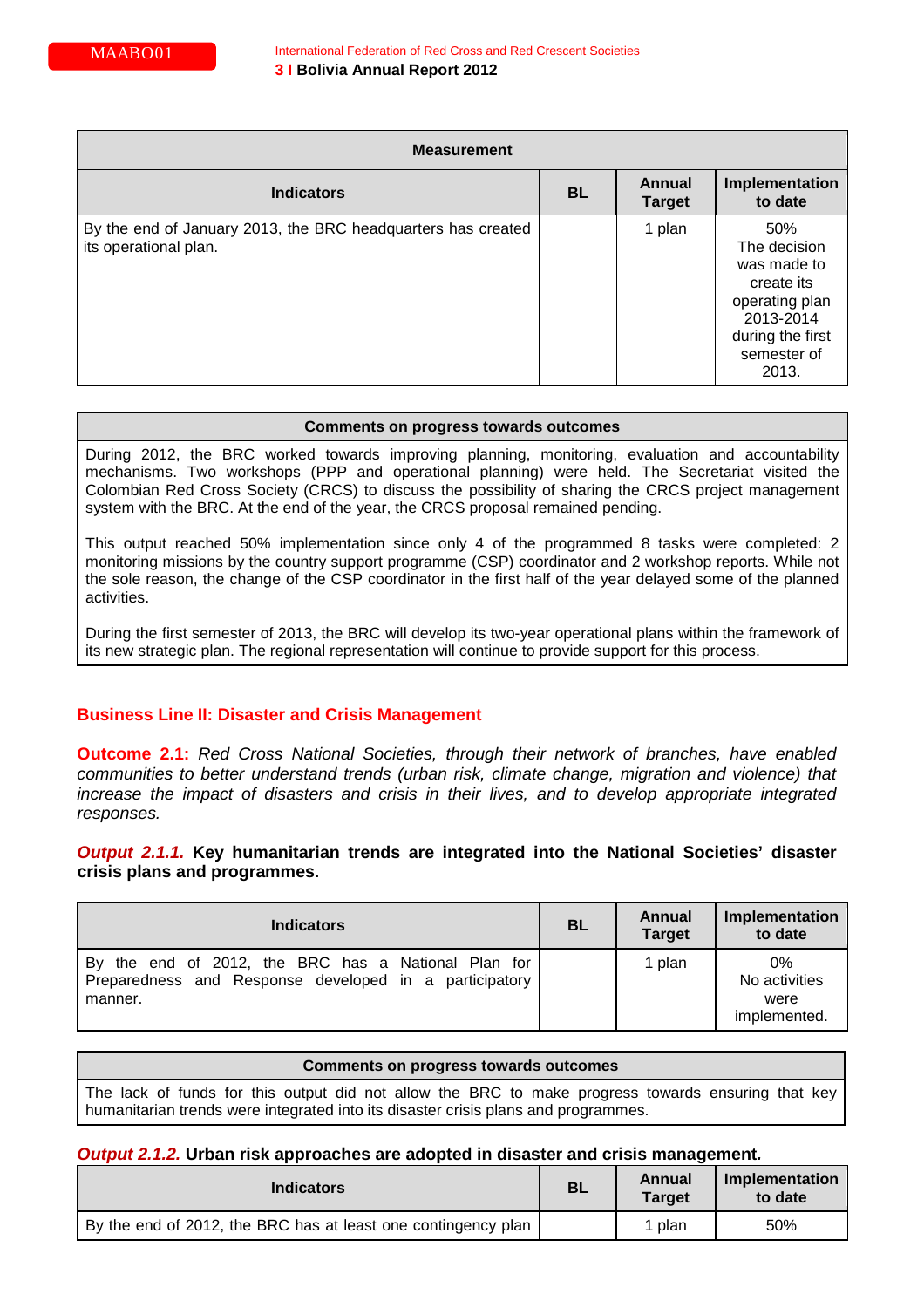| update and include urban risk considerations at the national<br>level.                                                                                                                                                                                                                              |                  | While no plan<br>was created, a<br>BRC.<br>representative<br>participated in a<br>regional CBHFA<br>meeting in Peru.       |
|-----------------------------------------------------------------------------------------------------------------------------------------------------------------------------------------------------------------------------------------------------------------------------------------------------|------------------|----------------------------------------------------------------------------------------------------------------------------|
| By the end of 2012, the BRC has two new members of the<br>National Intervention Team's training of trainers.                                                                                                                                                                                        | 2 members        | $0\%$<br>No activities<br>were<br>implemented.                                                                             |
| By the end of 2012, the BRC has at least 20 new volunteers<br>trained in damage evaluations and needs assessments, CPI,<br>Operations Centres, and Water and Sanitation in emergencies.                                                                                                             | 20<br>volunteers | 25%<br>Participation in<br>the water and<br>sanitation-<br>meeting in<br>Guatemala.                                        |
| By the end of 2012, the BRC has identified at least one initiative<br>improve the management related to volunteering in<br>to<br>emergencies, in accordance to the recommendations of the<br>regional assessment of the application of common Minimum<br>Standards for Volunteering in Emergencies. | 1 initiative     | 100%<br>Support<br>provided for the<br>terms of<br>reference.<br>interview with<br>BRC, and<br>questionnaire<br>completed. |

Overall progress for this output reached 38%. The lack of funds and the limited engagement from the National Society DM coordinator were constraints to the planned activities.

The BRC participated in the water and sanitation meeting held in Guatemala, in which the NIT curriculum for water and sanitation was revised. A BRC representative participated in the CBHFA regional meeting in November, sharing BRC's experiences with this approach.

The regional representation provided support to contribute to the regional assessment of the application of the common Minimum Standards for Volunteering in Emergencies (rooted in the 2009-2010 DIPECHO regional project). The overall assessment process is composed of eight activities: terms of reference, initial interview with the National Society, the use of a questionnaire, responses to the questionnaire, additional interviews, analysis, a round of feedback, and the final report.

Health in emergencies provided the National Society with a template for reporting on epidemic outbreaks so that the BRC can use it in future emergencies.

### *Output 2.1.3.* **Climate change adaptation is integrated into disaster and crisis management.**

| <b>Indicators</b>                                                                                                                         | <b>BL</b> | Annual<br><b>Target</b> | Implementation<br>to date                                          |
|-------------------------------------------------------------------------------------------------------------------------------------------|-----------|-------------------------|--------------------------------------------------------------------|
| The BRC has produced a report on early warning for epidemics<br>through the regional health networks and linked this to the DM<br>system. |           | 1 report                | 25%                                                                |
| By the end of 2012, the NS has updated contingency plans that<br>include climate considerations.                                          |           | 1 plan                  | $0\%$<br>Activities<br>towards this<br>indicator have<br>yet to be |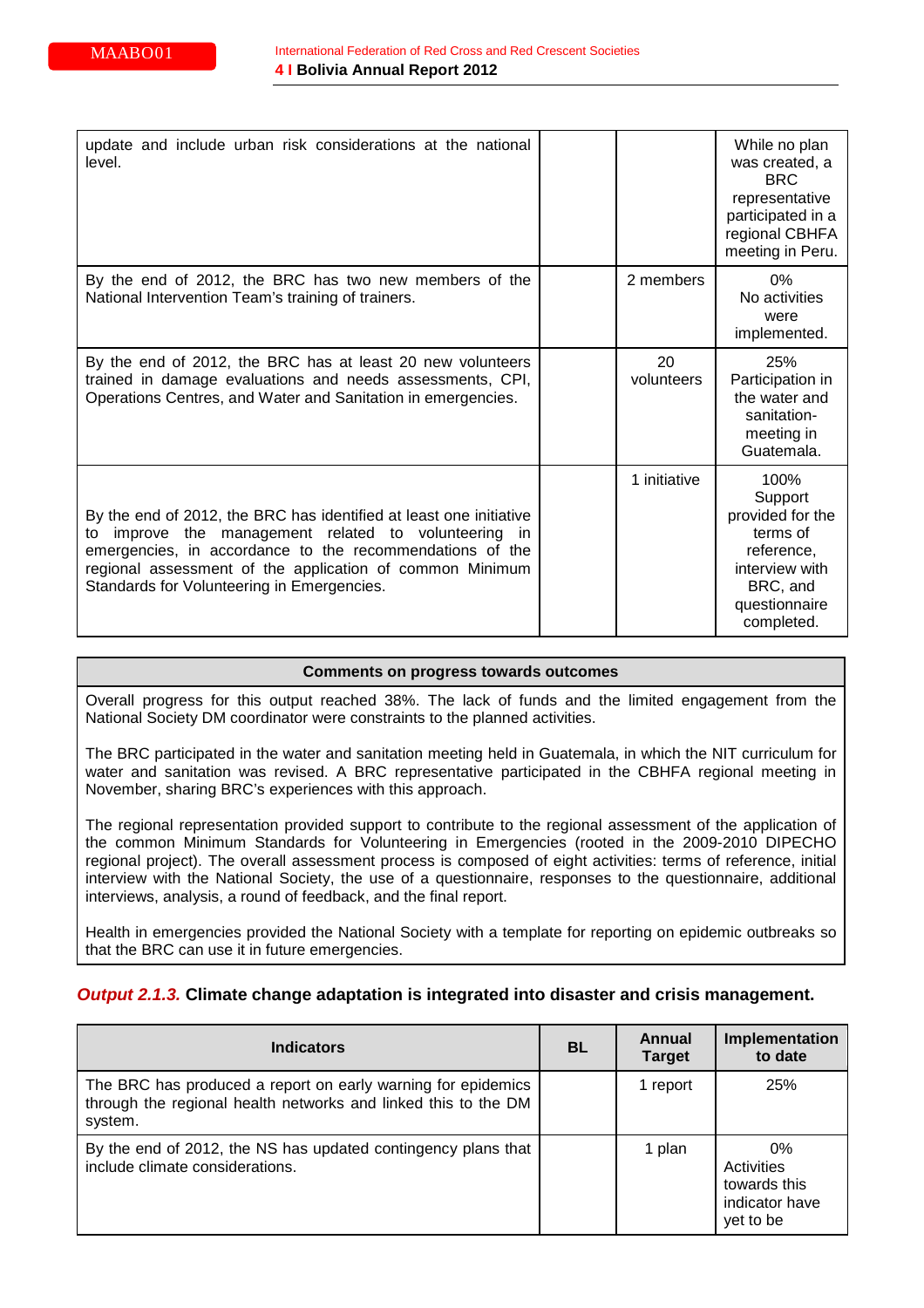|  |  |  |  | ______ |
|--|--|--|--|--------|
|--|--|--|--|--------|

The overall achievement of this output only reached 13% due to the lack of funds for DRM activities. The foreseen activity to establish an early warning system for epidemics was reached to 25%. The National Society participated in regional and global initiatives. The regional representation was unable to disseminate a document on how to incorporate climate change into the areas of water and sanitation, health in emergencies, and community health planning. However, this activity has been deferred to 2013.

# **Business Line III: Sustainable Development**

**Outcome 3.1:** *Red Cross National Societies, through their network of branches, demonstrate leadership through adopting policies, procedures and practices which promote social inclusion, nondiscrimination and a culture of peace in the manner in which they work internally, with communities and with other beneficiary groups.*

# *Output 3.1.1.* **National Society leadership and institutional capacity for partnership exist.**

| <b>Indicators</b>                                                                                                                                                                 | <b>BL</b> | Annual<br><b>Target</b> | Implementation<br>to date                                                                                                 |
|-----------------------------------------------------------------------------------------------------------------------------------------------------------------------------------|-----------|-------------------------|---------------------------------------------------------------------------------------------------------------------------|
| By the end of 2012, the BRC Strategic Plan reflects more<br>cohesion between the indicators, compared to the previous plan,<br>as a framework for the comprehensive work process. |           | 1 plan                  | 17%<br>The first 2 steps<br>(advocating for<br>the process and<br><b>National Society</b><br>interest) were<br>completed. |

### **Comments on progress towards outcomes**

Promoting the National Society's leadership and institutional capacity remains a central goal for the secretariat. During 2012, the National Society, supported by the Secretariat, worked on this strategic planning process. Prior to the production of the draft for the national strategic plan, the regional representation provided technical guidance on drawing up a strategic diagnostic and on strategic planning tools, as well as on analysing the key humanitarian trends. The regional representation has provided feedback on the, stressing the need to ensure programme integration and incorporate some of the key trends.

During 2012, the regional representation shared the Strategic Operational Framework for Health with the BRC so it could be used as the basis for its national health plan review. As mentioned above, a BRC representative participated in the CBHFA regional meeting in November.

**Outcome 3.2:** *Red Cross National Societies, through their network of branches, have enabled communities to better understand trends that impact their lives and take action to improve their health, safety, environmental and socioeconomic conditions.*

*Output 3.2.1.* **The National Society addresses major trends and challenges contributing to vulnerability.**

| <b>Indicators</b>                                             | <b>BL</b> | Annual<br><b>Target</b> | Implementation<br>to date |
|---------------------------------------------------------------|-----------|-------------------------|---------------------------|
| By the end of 2012, the BRC has created a sanitation project. |           | project                 | 25%<br>The IFRC           |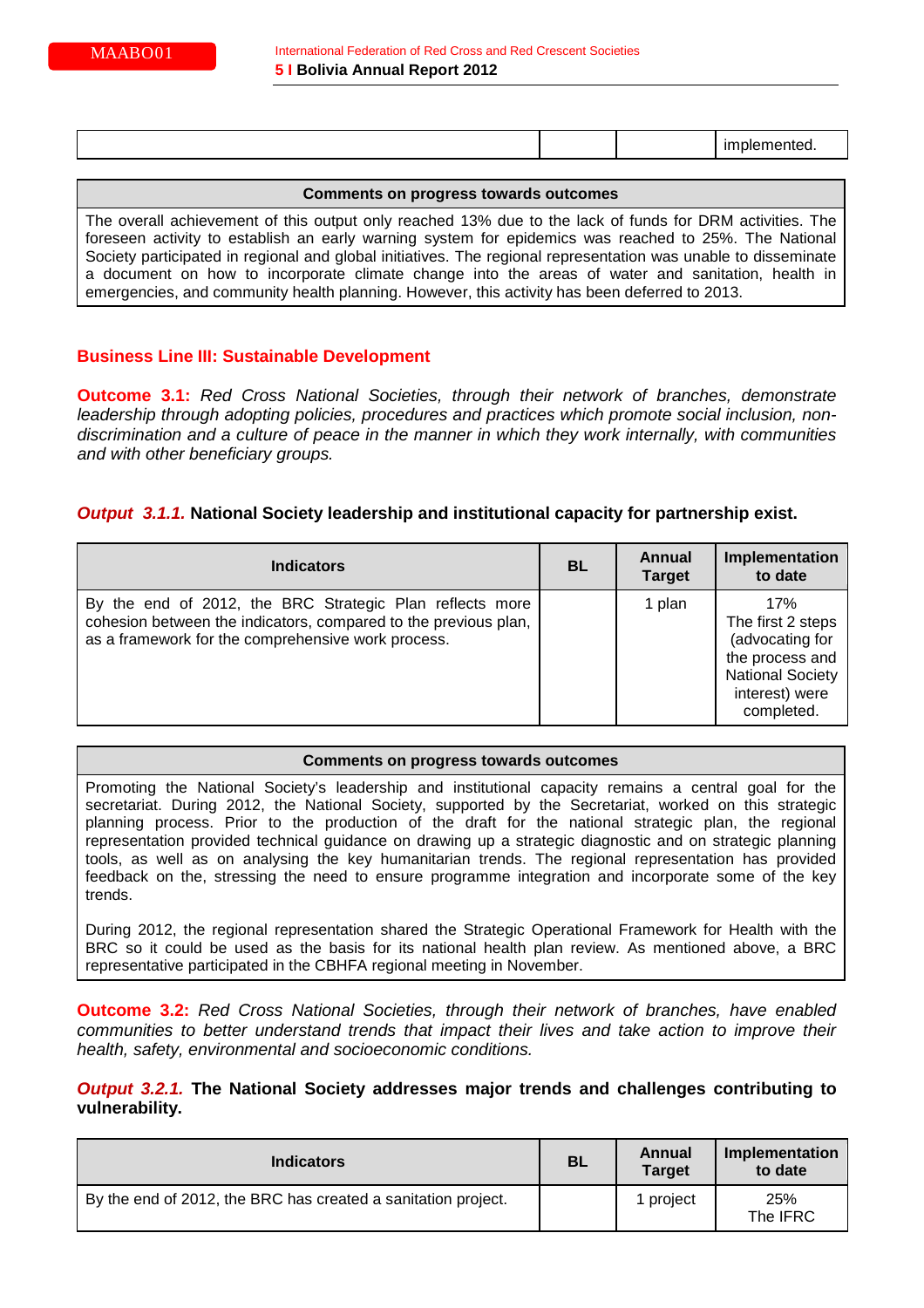|                                                                                                                                               |            | strategic water<br>and sanitation<br>plan was<br>disseminated. |
|-----------------------------------------------------------------------------------------------------------------------------------------------|------------|----------------------------------------------------------------|
| By the end of 2012, the BRC has at least two new trainers in<br>Training of Trainers for Vulnerability and Capacities Assessment<br>$(VCA)$ . | 2 trainers | 0%<br>No activities<br>were<br>implemented.                    |

The lack of funds impeded the BRC from consolidating comprehensive actions in the areas of health, disaster risk management, organizational development, and services. However, the BRC Strategic Plan includes an integrated programming approach as part of the new strategic direction in the National Society.

**Outcome 3.3:** *Red Cross National Societies have a progressive vision to reduce vulnerability including leadership skills and capacities for working in partnership with communities, government, NGOs, NGIs, academic institutions, the private sector and civil society networks.*

# *Output 3.3.1* **Red Cross leadership is recognized by government and other key stakeholders.**

| <b>Indicators</b>                                                                                                                                                                                 |  | Annual<br><b>Target</b> | Implementation<br>to date                    |
|---------------------------------------------------------------------------------------------------------------------------------------------------------------------------------------------------|--|-------------------------|----------------------------------------------|
| The National Society participates in the Inter-governmental<br>Advisory Committee, Maternal Newborn and Child Health<br>(MNCH) parallel event to promote BRC leadership with key<br>stakeholders. |  | participation           | 80%<br>The MNCH<br>mapping was<br>presented. |

### **Comments on progress towards outcomes**

The Bolivian Red Cross participation in the Inter-governmental Advisory Committee MNCH event contributed to fomenting its leadership and knowledge on the topic. Alongside the Canadian Red Cross, the BRC made important contacts during this event.

**Outcome 3.6:** *Youth, as agents for change of the Red Cross network, are a leading voice for joint actions with different sectors of society for inclusion, peace and innovation.*

| <b>Indicators</b>                                                                                                                 | BL | Annual<br><b>Target</b> | Implementation<br>to date                   |
|-----------------------------------------------------------------------------------------------------------------------------------|----|-------------------------|---------------------------------------------|
| By the end of 2012, the BRC is part of the reactivated youth<br>network in South America.                                         |    | Participation           | 0%<br>No activities<br>were<br>implemented. |
| By the end of 2012, the BRC has consolidated the training of 14<br>youth volunteer student groups, compared to figures from 2010. |    | 14 groups               | 100%<br>14 youth groups<br>were trained.    |

#### **Comments on progress towards outcomes**

This outcome only reached 50% since following the youth camp during the XIX Inter-American Conference (IAC), youth coordinators did not continue and solidify these contacts.

The youth training project implementation began in May 2012. The national headquarters, in coordination with 7 BRC branches, met with students to organize the 14 youth groups. During the second semester, a National Youth Camp was organized in which 80 youth volunteers and staff discussed issues related to "Youth as Behaviour Change Agents" and "The 10 Steps to Build Safe Environments".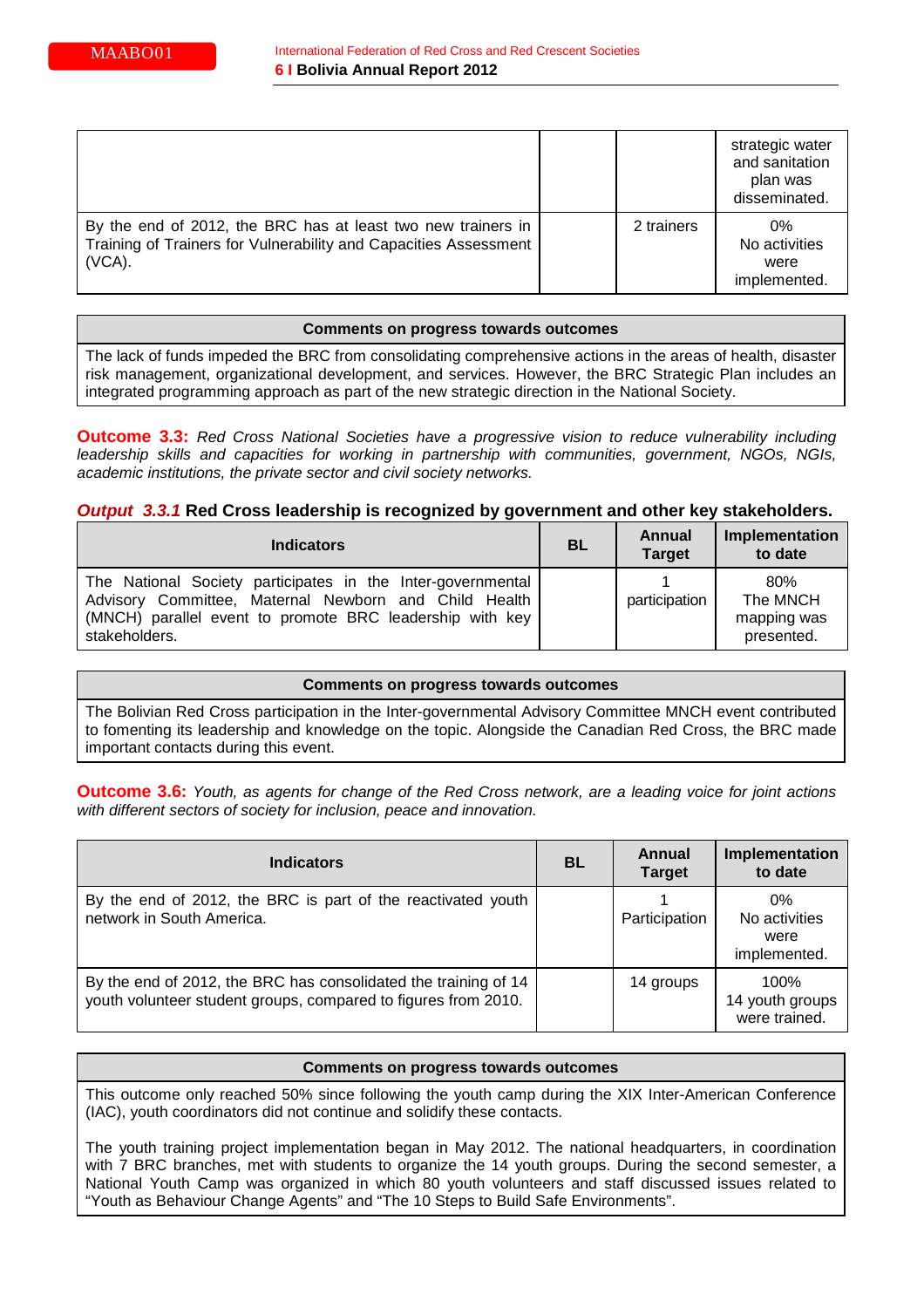# **Business Line IV: Humanitarian Diplomacy**

**Outcome 4.1:** *National Society Leadership capacities are enhanced to use their auxiliary role to influence public policies and ensure they are seen as a credible and preferred source of information on humanitarian issues by the general public, media and other actors.*

# *Output 4.1.1.* **The National Society becomes a source of reference for information on humanitarian issues and vulnerability reduction.**

| <b>Indicators</b>                                                                                                                   | <b>BL</b> | Annual<br><b>Target</b> | Implementation<br>to date                   |
|-------------------------------------------------------------------------------------------------------------------------------------|-----------|-------------------------|---------------------------------------------|
| By the end of 2012, the BRC has more participants from<br>governmental and civil society at its events, in comparison with<br>2011. |           | 5%                      | 0%<br>No activities<br>were<br>implemented. |

| <b>Comments on progress towards outcomes</b>                                      |
|-----------------------------------------------------------------------------------|
| Due to the lack of funds for DRM, the planned technical support was not possible. |

**Outcome 4.2:** *Strong links are fostered with governments, the public, academia, private sectors, and other partners of the Red Cross who work at local and national levels, particularly as a representative in key forums addressing humanitarian challenges and trends.*

| <b>Indicators</b>                                                                                | <b>BL</b> | Annual<br><b>Target</b> | Implementation<br>to date                   |
|--------------------------------------------------------------------------------------------------|-----------|-------------------------|---------------------------------------------|
| By the end of 2012, the BRC has at least one operation<br>agreement with a non-Movement partner. |           | agreement               | 0%<br>No activities<br>were<br>implemented. |

# **Comments on progress towards outcomes** Due to the lack of funds, actions to fostering connections with State and non-state bodies were not able to be implemented. The operational agreement with PAHO remains pending for 2013.

# **Business Line V: Effective Joint Working and Accountability**

**Outcome 5.1:** *A knowledge network is established to provide a framework to disseminate innovations; promote horizontal cooperation and improve programming capacities in administration and finance, IT/Telecom, human resources, logistics and planning, monitoring, reporting and evaluation.*

# *Output 5.1.2.* **The National Societies in the Americas and the Secretariat successfully organized the XIX Inter-American Conference (IAC) to define our key priorities and strategic orientations for the Americas over the next four years and monitor the outcomes.**

| <b>Indicators</b>                                                                                                                        | <b>BL</b> | Annual<br><b>Target</b> | Implementation<br>to date                                                                            |
|------------------------------------------------------------------------------------------------------------------------------------------|-----------|-------------------------|------------------------------------------------------------------------------------------------------|
| By the end of 2012, the BRC has contributed through the<br>working groups and its participation in the XIX Inter-American<br>Conference. |           | 100%                    | 100%<br>The BRC<br>participated in<br>working groups<br>and the XIX<br>Inter-American<br>Conference. |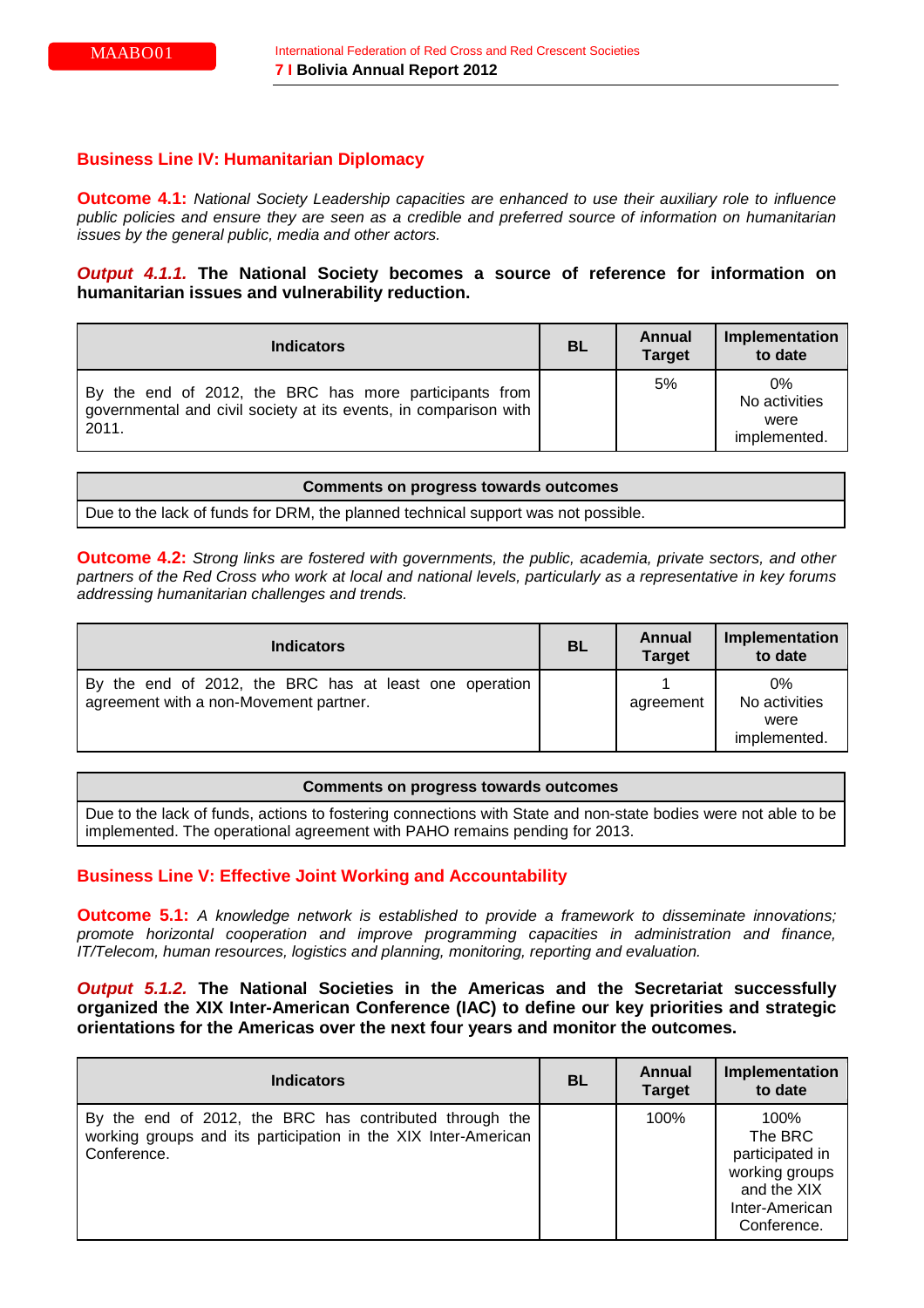The regional representation facilitated the BRC's participation in the XIX Inter-American Conference and its working groups. The National Society successfully participated in the conference and working groups. Each working group developed a concept paper and statements that served as the foundation for the IAC final document.

# *Output 5.2.1* **Peer-to-peer initiatives around support services (finance, administration, human resources and planning, monitoring, reporting and evaluation) are promoted among the National Societies and disseminated through the knowledge network.**

| <b>Indicators</b>                                                                                                                                                                                                                          | <b>BL</b> | Annual<br><b>Target</b> | Implementation<br>to date                                                                                                                                                    |
|--------------------------------------------------------------------------------------------------------------------------------------------------------------------------------------------------------------------------------------------|-----------|-------------------------|------------------------------------------------------------------------------------------------------------------------------------------------------------------------------|
| By the end of 2012, the BRC has more staff and volunteers<br>trained in administration and finance procedures and planning,<br>compared to 2011, as a result of peer-to-peer support from other<br>National Societies and the Secretariat. |           | 9 branches              | 70%<br>The PPP<br>workshop was<br>held in<br>December and<br>the<br>administration<br>and finance<br>procedures<br>were<br>disseminated in<br>branches during<br>the period. |
| By the end of 2012, the BRC, PNS and ICRC engage in more<br>coordinated political and programmatic work, which the IFRC<br>facilitates.                                                                                                    |           | 100%                    | 75%<br>The regional<br>representation<br>supported<br>technical<br>support for<br>administration<br>and finance<br>training for<br>volunteers.                               |

### **Comments on progress towards outcomes**

The secretariat organised the PPP workshop and present the new NS guidelines on project management to eight branches in early December 2012.

During 2012, the regional representation, with DFID and Finnish Red Cross funding, began the project to teach basic concepts of administration, finance and the planning and transparency instruments in line with International Federation standards to volunteers. In the first half of 2012, the Secretariat supported the facilitation of the training workshop in the Tarija departmental branch and Bermejo and Villa Montes municipal branches. During the second semester, volunteers from the other eight departmental branches were also trained by the headquarters staff primarily in basic administration and finance concepts.

Additionally, a coordination meeting between the BRC, PNSs, ICRC, and the International Federation was held in Argentina in May.

*Output 5.4.1* **National Societies in the Americas have a plan aligned with** *Strategy 2020* **and report data on Federation-wide Reporting Indicators.**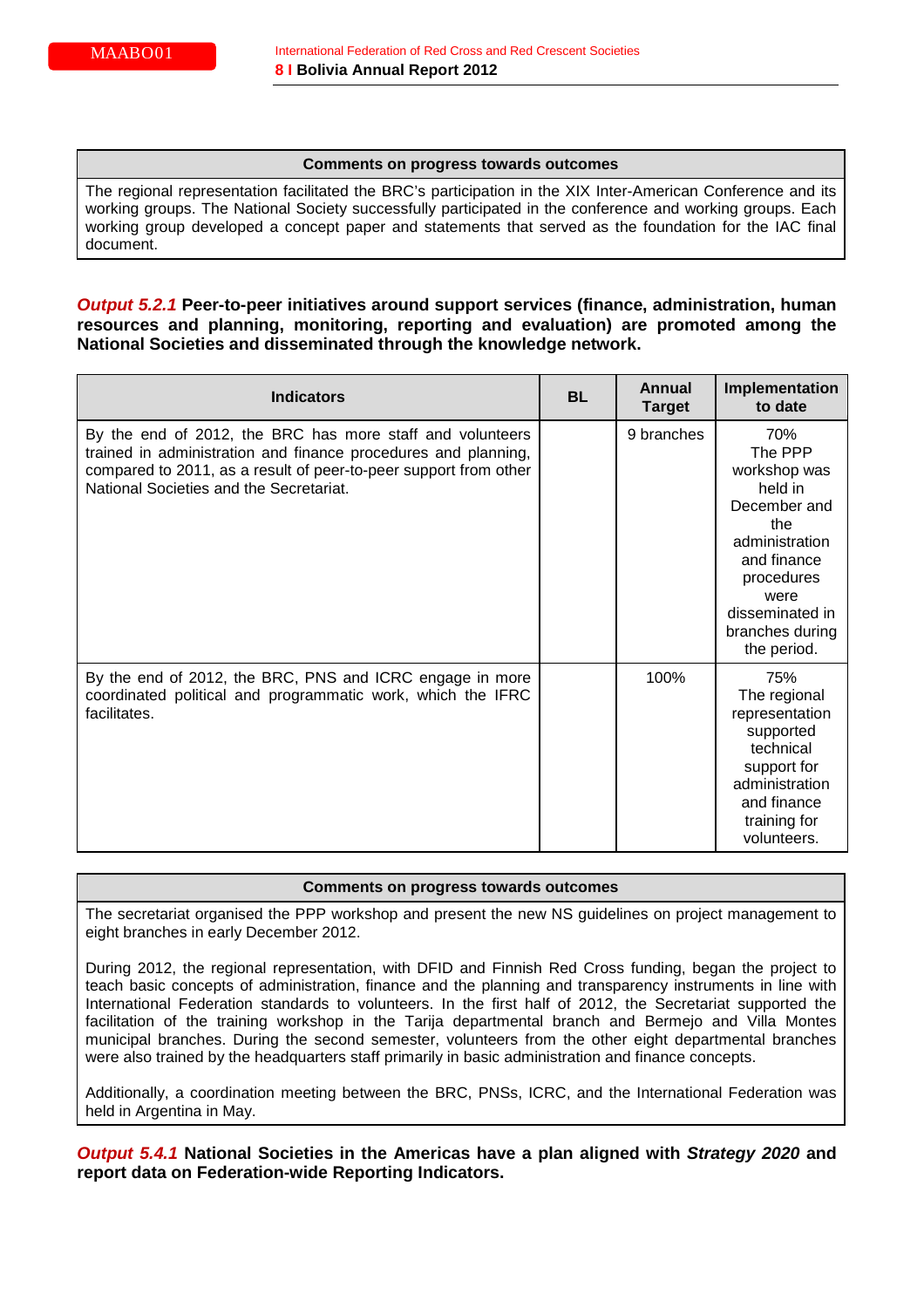| <b>Indicators</b>                                                                                                                                                 |  | Annual<br><b>Target</b> | Implementation<br>to date                                                                                                                    |
|-------------------------------------------------------------------------------------------------------------------------------------------------------------------|--|-------------------------|----------------------------------------------------------------------------------------------------------------------------------------------|
| By the end of 2012, the BRC has a National Strategic Plan<br>aligned with Strategy 2020.                                                                          |  | 1 plan                  | 60%<br>More than half<br>of the 11-steps<br>for the drafting<br>of the plan were<br>completed.                                               |
| By the end of 2012, at least three indicators of the Federation-<br>wide Reporting System are integrated into the BRC project,<br>planning and monitoring system. |  | 3 indicators            | 5%<br>The secretariat<br>met with the<br>BRC to explain<br>the Federation-<br>wide Reporting<br>System (FWRS)<br>indicators in<br>September. |

While the BRC strategic plan is not yet complete, steady progress was made during 2012. The action plan was designed, the BRC agreement was signed, the tools were created and were applied, and the strategic diagnostic was concluded. The remaining tasks (first draft of plan, feedback on draft, and the second draft) will be continued in 2013. The secretariat visited the BRC national headquarters in September and December to discuss the strategic plan with the President and technical team.

Additionally, the secretariat presented the FWRS indicators during this September mission. It is expected that the BRC will include these indicators in their systems for project planning and monitoring. More attention to the steps required for its incorporation into the BRC's systems is foreseen for 2013.

# **Stakeholder participation and feedback**

In 2012, the secretariat promoted coordination meetings with the Bolivian Red Cross, the ICRC, and the regional representation to better align the actions of the National Society with a shared approach and promote more effective work. Despite the change in the CSP coordinator early in the year, efforts were made to ensure that the communication channels were active and efficiently used.

# **Key Risks or Positive Factors**

| <b>Key Risks or Positive Factors</b>                                                                                                                                                            | <b>Priority</b><br><b>High Medium</b><br>Low | <b>Recommended Action</b>                                                                                                                                                                                                                                                                                                                                                                                                                                            |
|-------------------------------------------------------------------------------------------------------------------------------------------------------------------------------------------------|----------------------------------------------|----------------------------------------------------------------------------------------------------------------------------------------------------------------------------------------------------------------------------------------------------------------------------------------------------------------------------------------------------------------------------------------------------------------------------------------------------------------------|
| Not all planned activities--particularly<br>in.<br>DRM-were implemented due to the lack of<br>allocated funds.                                                                                  | H                                            | While concerted efforts are being made to<br>ensure the creation of a comprehensive<br>Strategic Plan for the BRC that reflects<br>new humanitarian challenges, integrates<br>the areas of work, and structures the<br>governing body's actions, these are<br>undermined by the lack of funds. The<br>National Society and the secretariat are<br>challenged to identify and obtain funds to<br>support the expected results from the<br>strategic planning process. |
| The<br>introduction<br>International<br>0f<br>new<br>Federation standards and tools, particularly<br>the FWRS, might generate some resistance in<br>the National Society due to current efforts | M                                            | The secretariat and National Society<br>require further spaces for discussion,<br>exchange and learning so as these<br>standards and tools are not understood as                                                                                                                                                                                                                                                                                                     |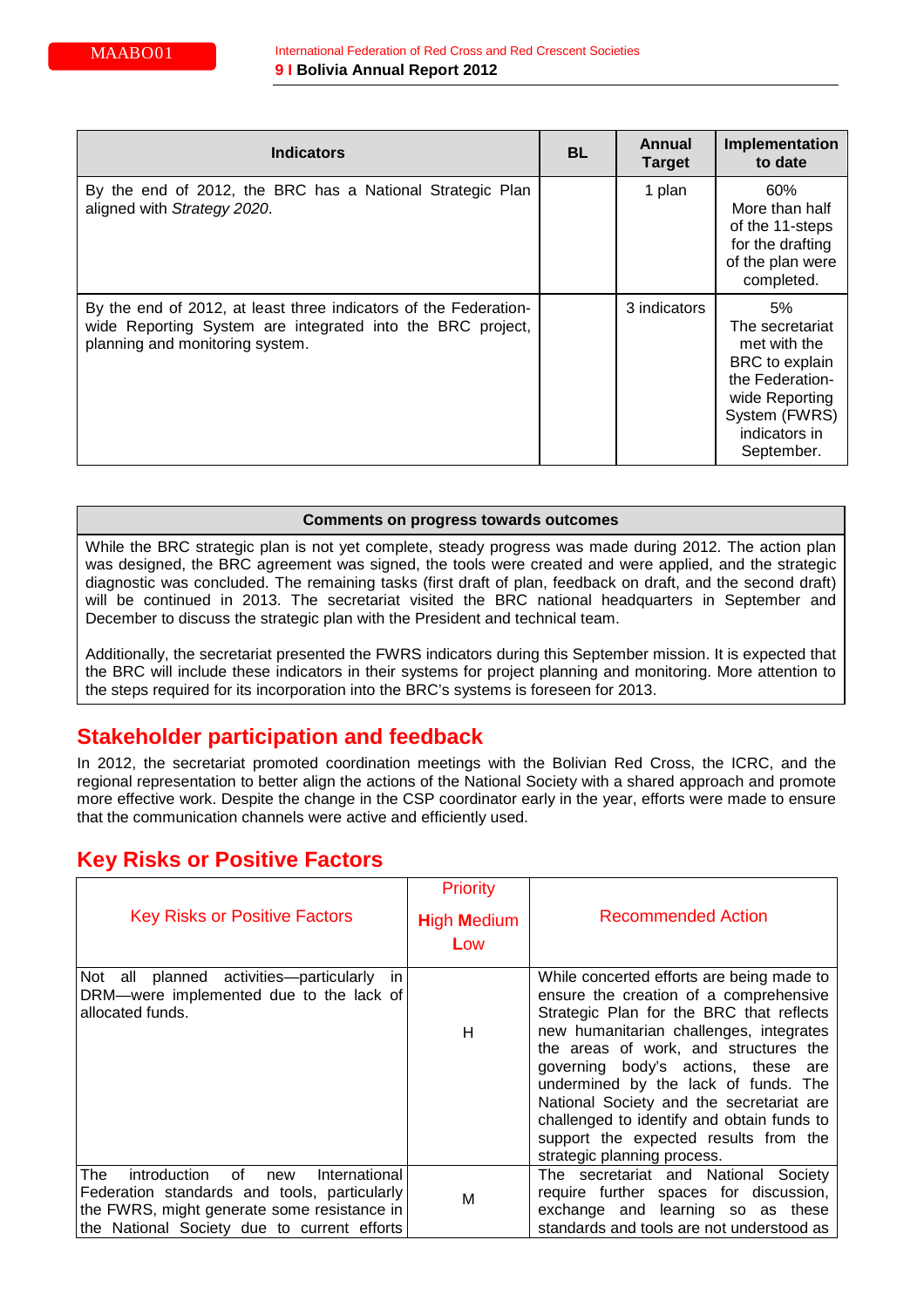| being focused in other areas.                                                              | more work, but rather the streamlining of<br>current tasks.                                                                                                                                                                                                |
|--------------------------------------------------------------------------------------------|------------------------------------------------------------------------------------------------------------------------------------------------------------------------------------------------------------------------------------------------------------|
| Staff changes at the regional level delayed the<br>creation of the BRC's operational plan. | The delays incurred due to staff changes<br>at the level of the secretariat, as well as in<br>the National Society, can be decreased by<br>compliance with streamlined<br>the<br>operational systems that allow for efficient<br>and effective hand-overs. |

# **Lessons learned and looking ahead**

Although projected for completion in 2013, the Bolivian Red Cross has worked consistently throughout 2012 to establish a new Strategic Plan. This plan, in line with *Strategy 2020*, alongside the proposed operational plan will be useful documents to guide the National Society's future strategic actions and institutional functioning. In the upcoming year, the secretariat will extend its technical assistance and capacities for the tasks and activities that were not completed in 2012, as well as new ones established for 2013. Following through on these processes currently underway will undoubtedly strengthen the Bolivian Red Cross and impact its humanitarian actions in favour of the most vulnerable populations in the country.

# **Financial situation**

# **Click [here](http://www.ifrc.org/docs/LTPF%20Process/LTPF/2012/SP246BOLTPF_12arf.pdf.) to go directly to the financial report.**

[http://www.ifrc.org/docs/LTPF Process/LTPF/2012/SP246BOLTPF\\_12arf.pdf.](http://www.ifrc.org/docs/LTPF%20Process/LTPF/2012/SP246BOLTPF_12arf.pdf)

# **How we work**

All IFRC assistance seeks to adhere to the [Code of Conduct for the International Red Cross and Red](http://www.ifrc.org/en/publications-and-reports/code-of-conduct/)  [Crescent Movement and Non-Governmental Organizations](http://www.ifrc.org/en/publications-and-reports/code-of-conduct/) (NGO's) in Disaster Relief and the [Humanitarian](http://www.sphereproject.org/)  [Charter and Minimum Standards in Disaster Response \(Sphere\)](http://www.sphereproject.org/) in delivering assistance to the most vulnerable.

The IFRC's vision is to inspire, encourage, facilitate and promote at all times all forms of humanitarian activities by National Societies, with a view to preventing and alleviating human suffering, and thereby contributing to the maintenance and promotion of human dignity and peace in the world.

www.ifrc.org Saving lives, changing minds.



The IFRC's work is guided by *Strategy 2020* which puts forward three strategic aims:

- **1.** Save lives, protect livelihoods, and strengthen recovery from disaster and crises.
- **2.** Enable healthy and safe living.
- **3.** Promote social inclusion and a culture of nonviolence and peace.

### **Find out more on [www.ifrc.org](http://www.ifrc.org/en/who-we-are/vision-and-mission/strategy-2020/)**

# **Contact information**

For further information specifically related to this report, please contact:

- In the **Bolivian Red Cross:** Dr. Abel Peña y Lillo Tellería, president, Bolivian Red Cross; email: [presidencia@cruzrojaboliviana.org](mailto:presidencia@cruzrojaboliviana.org)
- In the **Regional Representation for the Andean countries, in Lima:** Iñigo Barrena, regional representative for the Andean countries; email: [ci.barrena@ifrc.org;](mailto:ci.barrena@ifrc.org) phone: + 511 221 8333; and fax: + 511 4413607.
- In the **Americas Zone in Panama**; phone: + 507 317 3050 and fax + 507 317 1304.